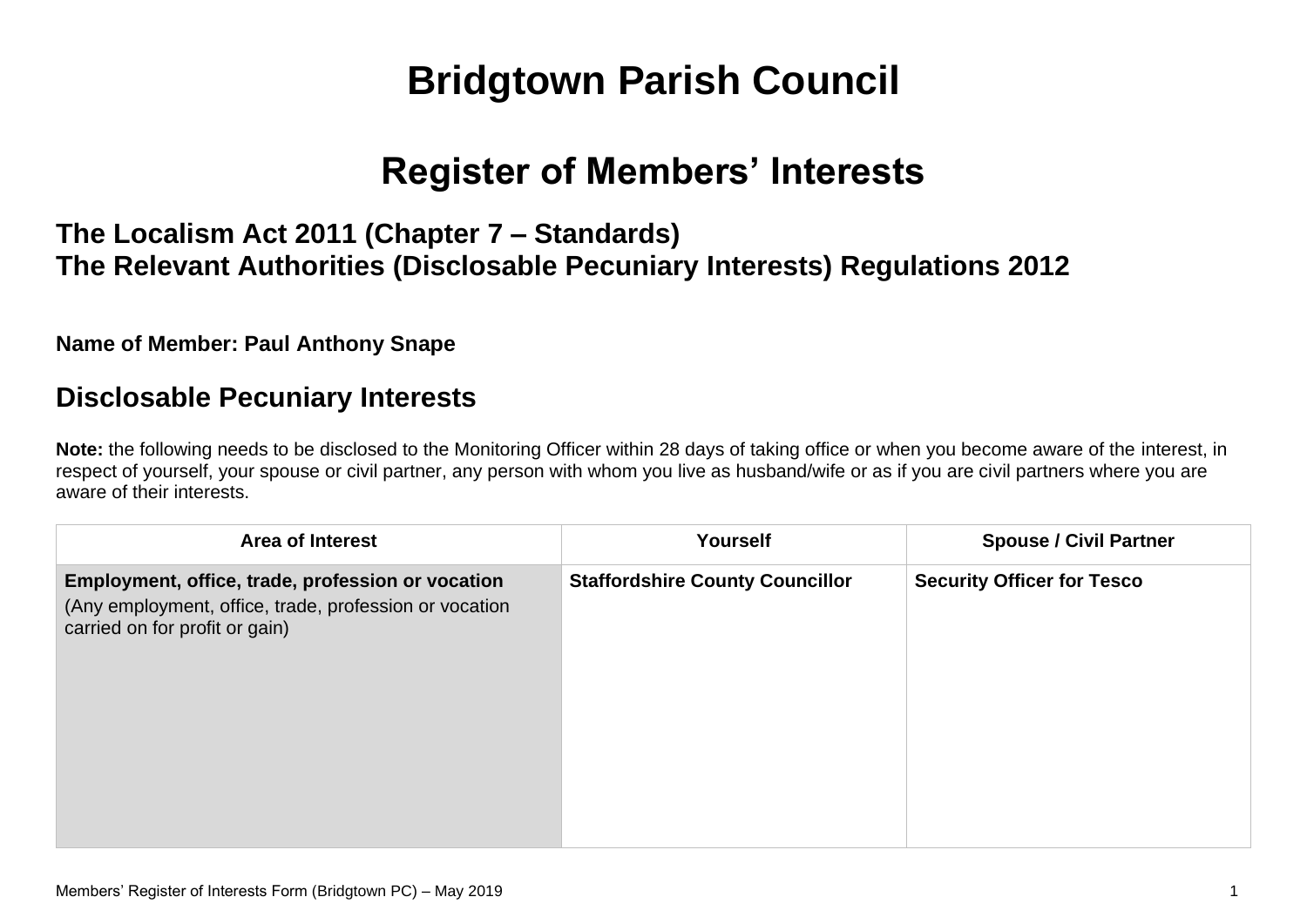| <b>Area of Interest</b>                                                                                                                                                                                                                                                                                                                                                                                                                               | Yourself                                                                                                                                                                | <b>Spouse / Civil Partner</b> |
|-------------------------------------------------------------------------------------------------------------------------------------------------------------------------------------------------------------------------------------------------------------------------------------------------------------------------------------------------------------------------------------------------------------------------------------------------------|-------------------------------------------------------------------------------------------------------------------------------------------------------------------------|-------------------------------|
| Sponsorship<br>(Any payment or provision of any other financial benefit<br>(other than from the relevant authority) made or provided<br>within the relevant period in respect of any expenses<br>incurred in carrying out duties as a member, or towards the<br>election expenses.<br>This includes any payment or financial benefit from a trade<br>union within the meaning of the Trade Union and Labour<br>Relations (Consolidation) Act 1992(a). | <b>SCC Allowances</b><br><b>Conservative Party funds towards</b><br>elections. On this occasion I was<br>co-opted onto the Parish Council so<br>no funds were expended. | N/A                           |
| <b>Contracts</b><br>(Any contract which is made between the relevant person<br>(or a body in which the relevant person has a beneficial<br>interest) and the relevant authority -<br>(a) under which goods or services are to be provided or<br>works are to be executed; and<br>which has not been fully discharged.<br>(b)                                                                                                                          | N/A                                                                                                                                                                     | N/A                           |
| Land<br>(Any beneficial interest land which is within the area of the<br>relevant authority)                                                                                                                                                                                                                                                                                                                                                          | N/A<br>Our home address is outside the<br>defined area of Bridgtown Parish                                                                                              | N/A                           |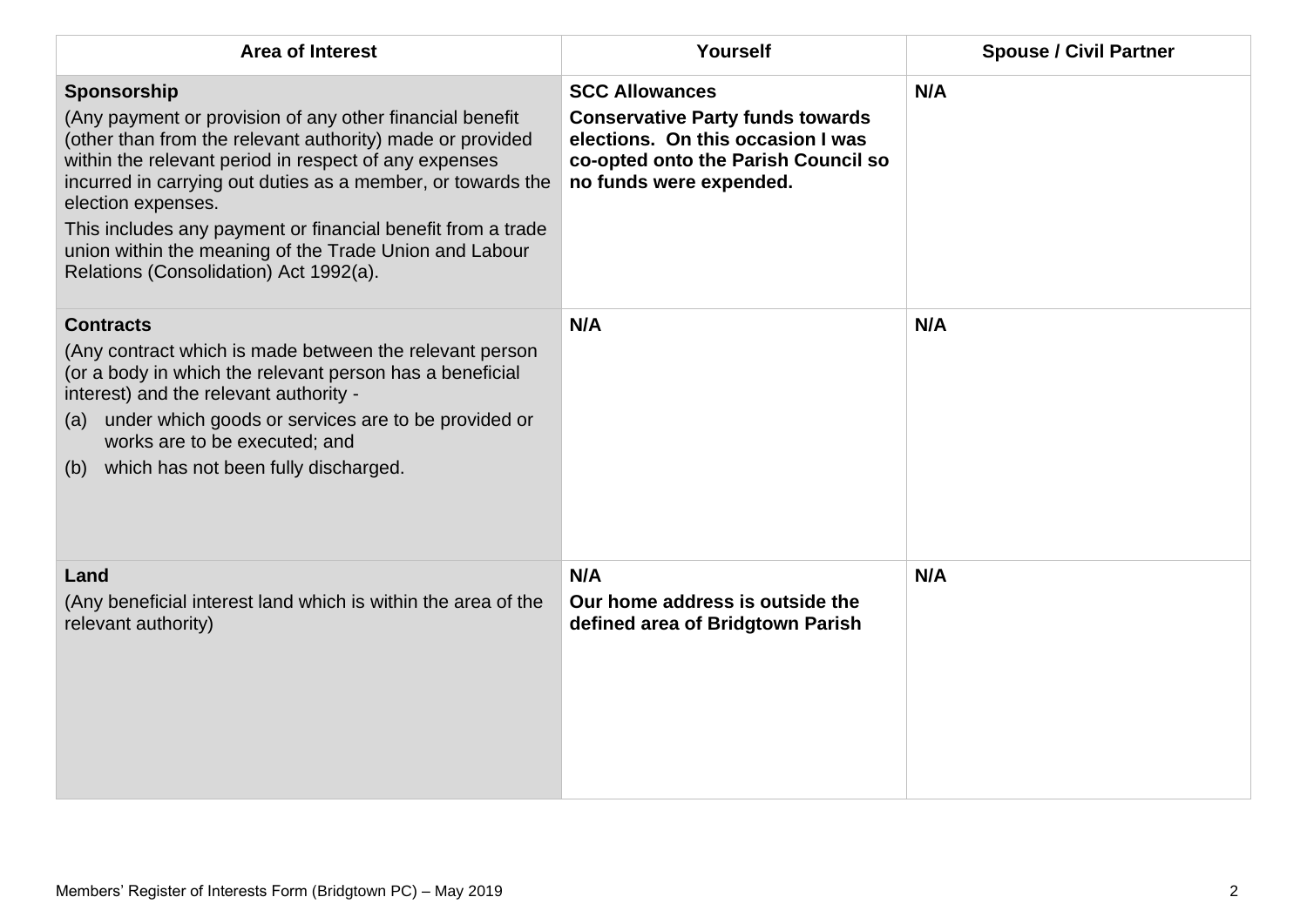| <b>Area of Interest</b>                                                                                                                                                                                                                                                                                                                                                                                                                                                                                                                                                                                 | Yourself | <b>Spouse / Civil Partner</b> |
|---------------------------------------------------------------------------------------------------------------------------------------------------------------------------------------------------------------------------------------------------------------------------------------------------------------------------------------------------------------------------------------------------------------------------------------------------------------------------------------------------------------------------------------------------------------------------------------------------------|----------|-------------------------------|
| <b>Licences</b><br>(Any licence (alone or jointly with others) to occupy land in<br>the area of the relevant authority for a month or longer.                                                                                                                                                                                                                                                                                                                                                                                                                                                           | N/A      | N/A                           |
| <b>Corporate tenancies</b><br>(Any tenancy where to your knowledge) -<br>the landlord is the relevant authority; and<br>(a)<br>the tenant is a body in which the relevant person has<br>(b)<br>a beneficial interest.                                                                                                                                                                                                                                                                                                                                                                                   | N/A      | N/A                           |
| <b>Securities</b><br>(Any beneficial interest in securities of a body where -<br>that body where to your knowledge has a place of<br>(a)<br>business or land in the area of the relevant authority;<br>and<br>either -<br>(b)<br>the total nominal value of the securities exceeds<br>(i)<br>£25,000 or one hundredth of the total issued<br>share capital of that body; or<br>if the share capital of that body is of more than<br>(ii)<br>one class, the total nominal value of the shares of<br>any one class in which the relevant person has a<br>beneficial interest exceeds one hundredth of the | N/A      | N/A                           |